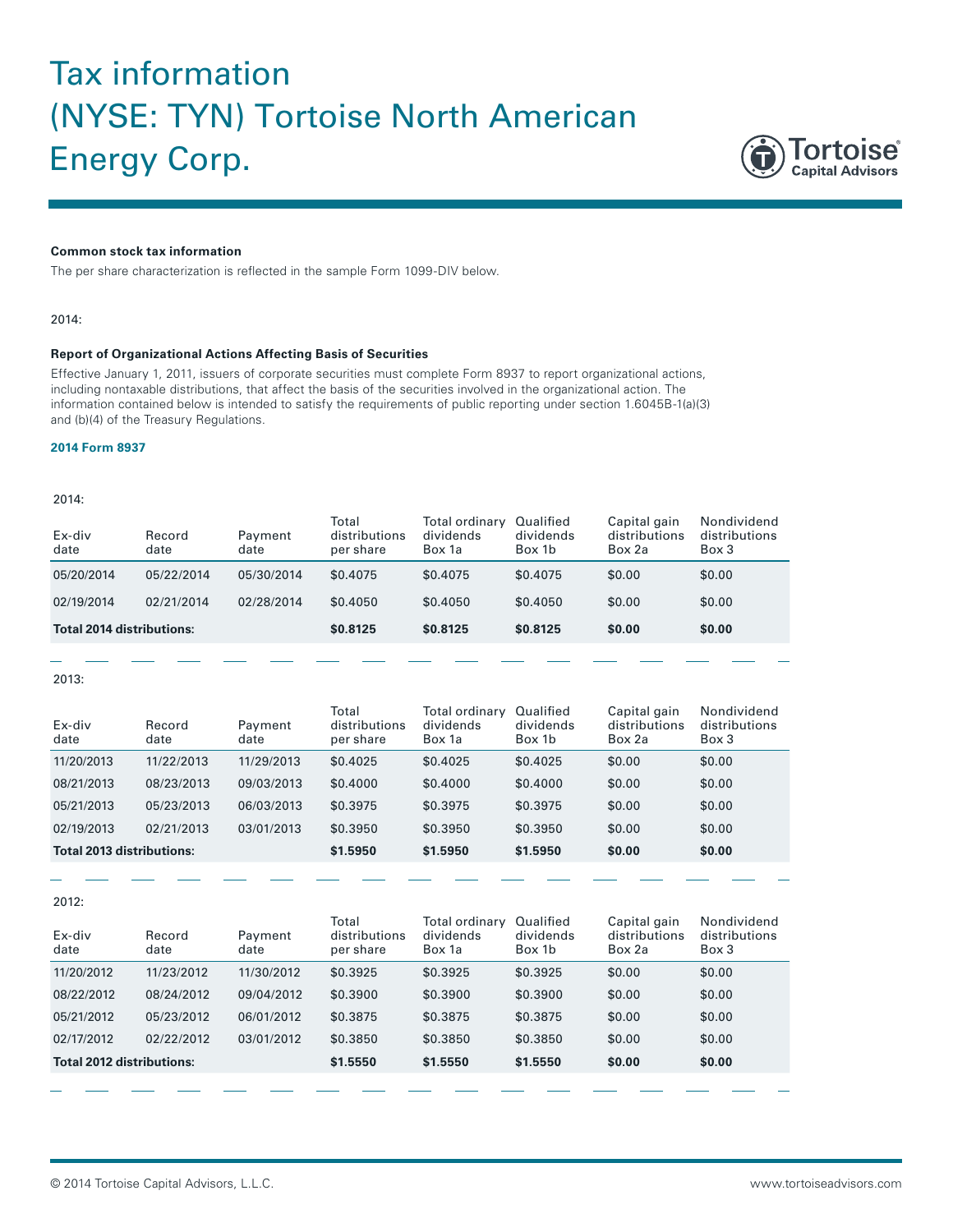2011:

| Ex-div<br>date                   | Record<br>date | Payment<br>date | Total<br>distributions<br>per share | Total ordinary<br>dividends<br>Box 1a | Qualified<br>dividends<br>Box 1b | Capital gain<br>distributions<br>Box 2a | Nondividend<br>distributions<br>Box 3 |
|----------------------------------|----------------|-----------------|-------------------------------------|---------------------------------------|----------------------------------|-----------------------------------------|---------------------------------------|
| 11/18/2011                       | 11/22/2011     | 11/30/2011      | \$0.3825                            | \$0.3825                              | \$0.3825                         | \$0.00                                  | \$0.00                                |
| 08/22/2011                       | 08/24/2011     | 09/01/2011      | \$0,3800                            | \$0.3800                              | \$0.3800                         | \$0.00                                  | \$0.00                                |
| 05/20/2011                       | 05/24/2011     | 06/01/2011      | \$0.3750                            | \$0,3750                              | \$0.3750                         | \$0.00                                  | \$0.00                                |
| 02/16/2011                       | 02/18/2011     | 03/01/2011      | \$0.3725                            | \$0.3725                              | \$0.3725                         | \$0.00                                  | \$0.00                                |
| <b>Total 2011 distributions:</b> |                | \$1.5100        | \$1.5100                            | \$1.5100                              | \$0.00                           | \$0.00                                  |                                       |

 $2010:$ 

| Ex-div<br>date                   | Record<br>date | Payment<br>date | Total<br>distributions<br>per share | Total ordinary<br>dividends<br>Box 1a | Qualified<br>dividends<br>Box 1b | Capital gain<br>distributions<br>Box 2a | Nondividend<br>distributions<br>Box 3 |
|----------------------------------|----------------|-----------------|-------------------------------------|---------------------------------------|----------------------------------|-----------------------------------------|---------------------------------------|
| 11/18/2010                       | 11/22/2010     | 11/30/2010      | \$0.37                              | \$0.112258                            | \$0.112258                       | \$0.00                                  | \$0.257742                            |
| 08/19/2010                       | 08/23/2010     | 09/01/2010      | \$0.37                              | \$0.112258                            | \$0.112258                       | \$0.00                                  | \$0.257742                            |
| 05/19/2010                       | 05/21/2010     | 06/01/2010      | \$0.37                              | \$0.112258                            | \$0.112258                       | \$0.00                                  | \$0.257742                            |
| 02/17/2010                       | 02/19/2010     | 03/01/2010      | \$0.37                              | \$0.112258                            | \$0.112258                       | \$0.00                                  | \$0.257742                            |
| <b>Total 2010 distributions:</b> |                | \$1.48          | \$0.449032                          | \$0.449032                            | \$0.00                           | \$1.030968                              |                                       |

2009:

| Ex-div<br>date                   | Record<br>date | Payment<br>date | Total<br>distributions<br>per share | Total ordinary<br>dividends<br>Box 1a | Qualified<br>dividends<br>Box 1b | Capital gain<br>distributions<br>Box 2a | Nondividend<br>distributions<br>Box 3 |
|----------------------------------|----------------|-----------------|-------------------------------------|---------------------------------------|----------------------------------|-----------------------------------------|---------------------------------------|
| 11/19/2009                       | 11/23/2009     | 11/30/2009      | \$0.37                              | \$0.00                                | \$0.00                           | \$0.00                                  | \$0.37                                |
| 08/18/2009                       | 08/20/2009     | 09/01/2009      | \$0.37                              | \$0.00                                | \$0.00                           | \$0.00                                  | \$0.37                                |
| 05/20/2009                       | 05/22/2009     | 06/01/2009      | \$0.37                              | \$0.00                                | \$0.00                           | \$0.00                                  | \$0.37                                |
| 02/19/2009                       | 02/23/2009     | 03/02/2009      | \$0.37                              | \$0.00                                | \$0.00                           | \$0.00                                  | \$0.37                                |
| <b>Total 2009 distributions:</b> |                | \$1.48          | \$0.00                              | \$0.00                                | \$0.00                           | \$1.48                                  |                                       |

2008:

| Ex-div<br>date                   | Record<br>date | Payment<br>date | Total<br>distributions<br>per share | Total ordinary<br>dividends<br>Box 1a | Qualified<br>dividends<br>Box 1b | Capital gain<br>distributions<br>Box 2a | Nondividend<br>distributions<br>Box 3 |
|----------------------------------|----------------|-----------------|-------------------------------------|---------------------------------------|----------------------------------|-----------------------------------------|---------------------------------------|
| 11/18/2008                       | 11/20/2008     | 11/28/2008      | \$0,4200                            | \$0.00                                | \$0.00                           | \$0.027142                              | \$0.392858                            |
| 08/19/2008                       | 08/21/2008     | 09/02/2008      | \$0,4200                            | \$0.00                                | \$0.00                           | \$0.027142                              | \$0.392858                            |
| 05/20/2008                       | 05/22/2008     | 06/02/2008      | \$0.3800                            | \$0.00                                | \$0.00                           | \$0.024558                              | \$0.355442                            |
| 02/19/2008                       | 02/21/2008     | 03/03/2008      | \$0.3725                            | \$0.00                                | \$0.00                           | \$0.024073                              | \$0.348427                            |
| <b>Total 2008 distributions:</b> |                | \$1.5925        | \$0.00                              | \$0.00                                | \$0.102915                       | \$1,489585                              |                                       |

2007:

| Ex-div<br>date                   | Record<br>date | Payment<br>date | Total<br>distributions<br>per share | Total ordinary<br>dividends<br>Box 1a | Qualified<br>dividends<br>Box 1b | Capital gain<br>distributions<br>Box 2a | Nondividend<br>distributions<br>Box 3 | Foreign tax<br>paid<br>Box 6 |
|----------------------------------|----------------|-----------------|-------------------------------------|---------------------------------------|----------------------------------|-----------------------------------------|---------------------------------------|------------------------------|
| 11/20/2007                       | 11/23/2007     | 11/30/2007      | \$0,370                             | \$0.295410                            | \$0.295410                       | \$0.125482                              | \$0.00                                | \$0.050892                   |
| 08/21/2007                       | 08/23/2007     | 09/04/2007      | \$0.365                             | \$0.291418                            | \$0.291418                       | \$0.123786                              | \$0.00                                | \$0.050204                   |
| 05/22/2007                       | 05/24/2007     | 06/01/2007      | \$0.360                             | \$0.287425                            | \$0.287425                       | \$0.122091                              | \$0.00                                | \$0.049516                   |
| 02/20/2007                       | 02/22/2007     | 03/01/2007      | \$0.350                             | \$0.279442                            | \$0.279442                       | \$0.118699                              | \$0.00                                | \$0.048141                   |
| <b>Total 2007 distributions:</b> |                | \$1.445         | \$1.153695                          | \$1.153695                            | \$0.490058                       | \$0.00                                  | \$0.198753                            |                              |
|                                  |                |                 |                                     |                                       |                                  |                                         |                                       |                              |